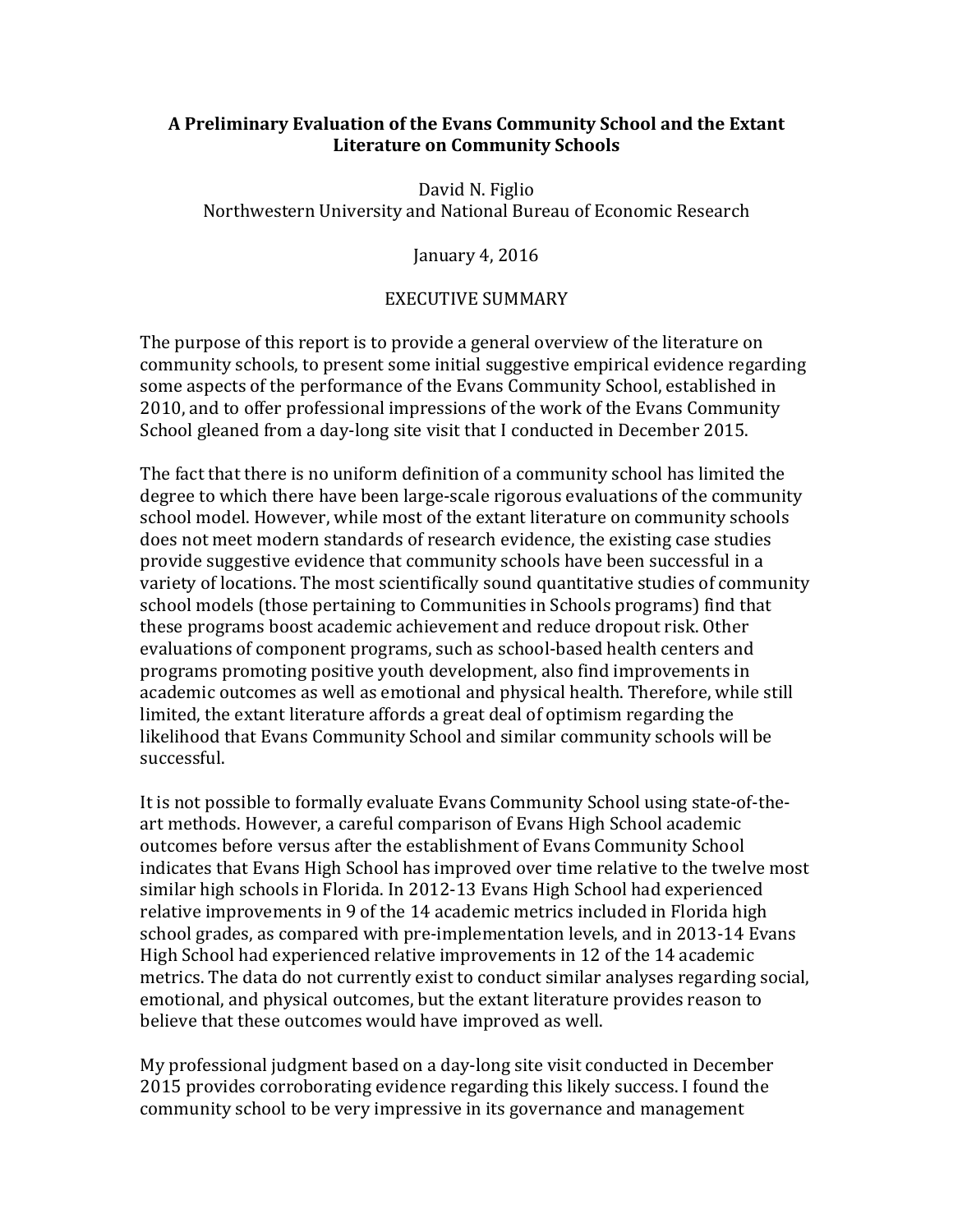structure, the commitment and collaboration of key institutional partners, its quest for continuous improvement, its range of programs aimed at promoting whole child development, its deployment of a range of high-quality programs and services, and its efforts at community and family engagement. While I have some concerns about the degree to which reduced school district support to Evans High School might reduce the community school's future efficacy and I have some worries about the potential for staff burnout, I believe that the community school program is replicable and I have a high degree of confidence that this same model will yield considerable successes elsewhere in Florida.

I also lay out some suggestions regarding more formal future evaluations that can be conducted were the state to invest in the reporting of more extensive data and following the rollout of more community schools in different parts of the state over the next several years. I recommend that the Legislature support the conduct of a formal evaluation in the medium-run time period, and support data collection and intermediate analyses to provide early indicators and facilitate continuous improvement in the near term.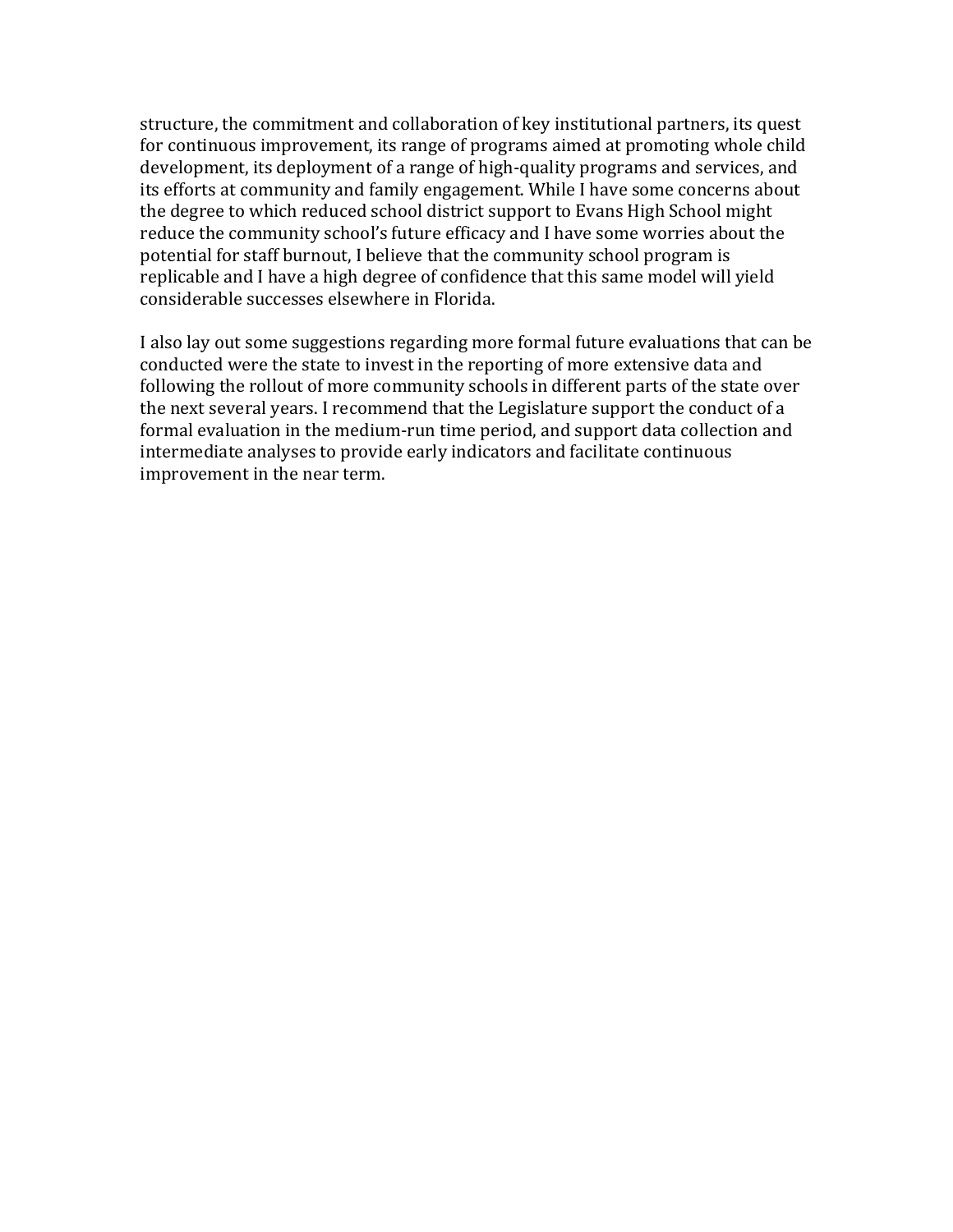### **A** Preliminary Evaluation of the Evans Community School and the Extant **Literature on Community Schools**

David N. Figlio Northwestern University and National Bureau of Economic Research

January 4, 2016

# **Introduction**

In 2010, the University of Central Florida, Children's Home Society of Florida, and the Orange County Public Schools -- and subsequently the Central Florida Family Health Center -- joined to establish (at Evans High School) the first community school of its kind in Florida. The purpose of a community school is to integrate academic programs with a range of in-school services, supports, and opportunities aimed at promoting whole child development. Buoyed by the initial successes of the Evans Community School, the state of Florida is supporting the establishment of several new community schools.

The purpose of this report is to provide a general overview of the literature on community schools, to present some initial suggestive empirical evidence regarding some aspects of the performance of the Evans Community School, and to offer professional impressions of the work of the Evans Community School gleaned from a day-long site visit that I conducted in December 2015. In addition, this report lays out a framework for aspects of a more formal evaluation that could be conducted as more community schools are established in Florida, and I encourage the Legislature to fund data collection, a medium-run formal analysis that could be conducted in five years or so, and intermediate analyses to facilitate continuous improvement and point-in-time snapshots of progress.

### **Review of the extant literature on community schools**

 

The concept of community schools does not imply a specific program, but rather represents a broad "strategy".<sup>1</sup> Therefore, it is not surprising that every community school model is implemented differently, with a variety of management strategies, integrated services and program offerings. As a consequence, however, there have been little in the way of rigorous evaluation of the efficacy of community schools per se to date.

Most of the studies that have been conducted to date are of case studies of specific examples of the community school model. While these studies often show very promising suggestive evidence, and often offer rich description, they are limited because they do not offer evidence that is ideal by modern standards of evidence.

<sup>&</sup>lt;sup>1</sup> Jane Quinn, 2009, "Community Schools: A Strategy, Not a Program," National Education Association visiting scholars series, vol. 2.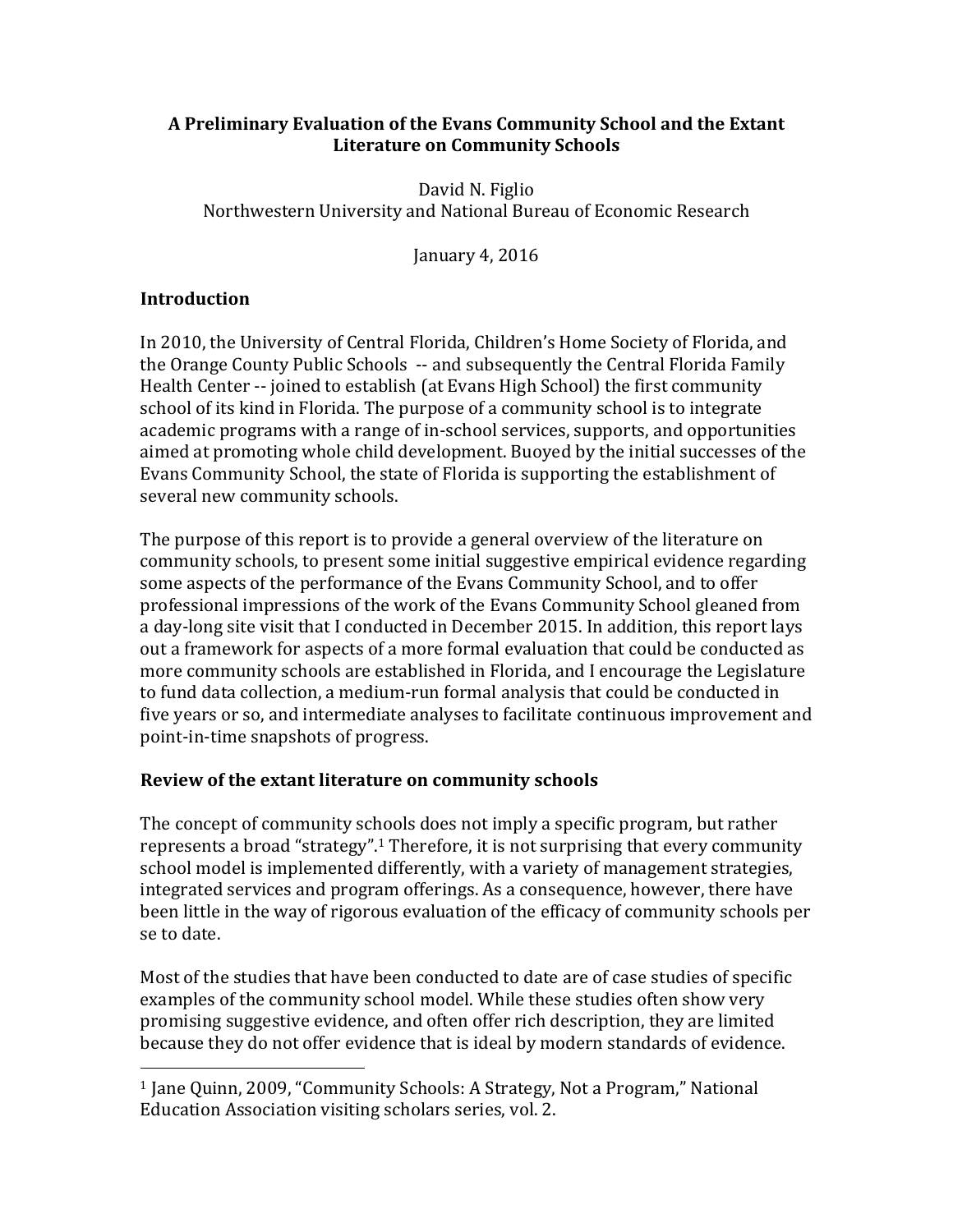Specifically, most cases only present pre-versus-post differences without any comparison conditions, and those that do tend to compare the community school(s) to all others in the district rather than a matched comparison. For instance, a study of community schools in the Redwood City, California school district documented the usage of programs and showed that participants' academic trajectories exceed those of nonparticipants, but did not account for differential selection into the programs or offer any comparisons to comparable students who were not offered these services.<sup>2</sup> Similarly, a study of community schools in Philadephia reported that students self-reported improvements in their confidence, attendance, and performance, a finding corroborated by increases in graduation rates and attendance rates, but again, there was no accounting for selection into programs or comparisons to other student populations.<sup>3</sup> Studies of Children's Aid Society community schools in New York City reported superior academic progress and improvements in mental and physical health and social and emotional development for participants relative to nonparticipants, and offered some comparisons to other New York City schools, but it remains difficult to know the degree to which these schools are close comparators, and the studies lacked pre-post comparisons for both groups.<sup>4</sup> Promisingly, though not definitive, the New York City results indicated that teachers, parents, and students at community schools rated school climate better than did those at similar nonparticipating schools, and student and teacher attendance was greater at community schools. A study of the Tulsa Area Community School Initiative indicated that community schools had better academic achievement and faculty trust, among other outcomes, than comparison schools, but again no counterfactual condition was considered.<sup>5</sup>

The most rigorous evaluations related to the community schools models to date pertain to the Communities in Schools models, which range from relatively lighttouch community partnership models to models that also incorporate case management. A national evaluation of Communities in Schools compared treated schools to matched comparison schools before versus after implementation of the schoolwide community school treatment and found relative improvements in graduation rates and progress toward graduation (referred to as "promoting

 

<sup>&</sup>lt;sup>2</sup> Sebastian Castrechini and Rebecca London, 2012, "Positive Student Outcomes in Community Schools," Center for American Progress report.

<sup>&</sup>lt;sup>3</sup> Ira Harkavy, Matthew Hartley, Rita Axelroth Hodges, and Joann Weeks, 2013, "The Promise of University-Assisted Community Schools to Transform American Schooling: A Report From the Field, 1985-2012," *Peabody Journal of Education* 88, pp.525-540.

<sup>&</sup>lt;sup>4</sup> See, for instance, Kira Krenichyn, Helene Clark, Nicole Schaefer-McDaniel, and Lymari Benitez, 2005, "21<sup>st</sup> Century Community Learning Centers at Six New York City Middle Schools: Year One Findings," Children's Aid Society, as well as follow-up reports.

<sup>&</sup>lt;sup>5</sup> Curt Adams, 2010, "The Community School Effect: Evidence from an Evaluation of the Tulsa Area Community School Initiative," University of Oklahoma working paper.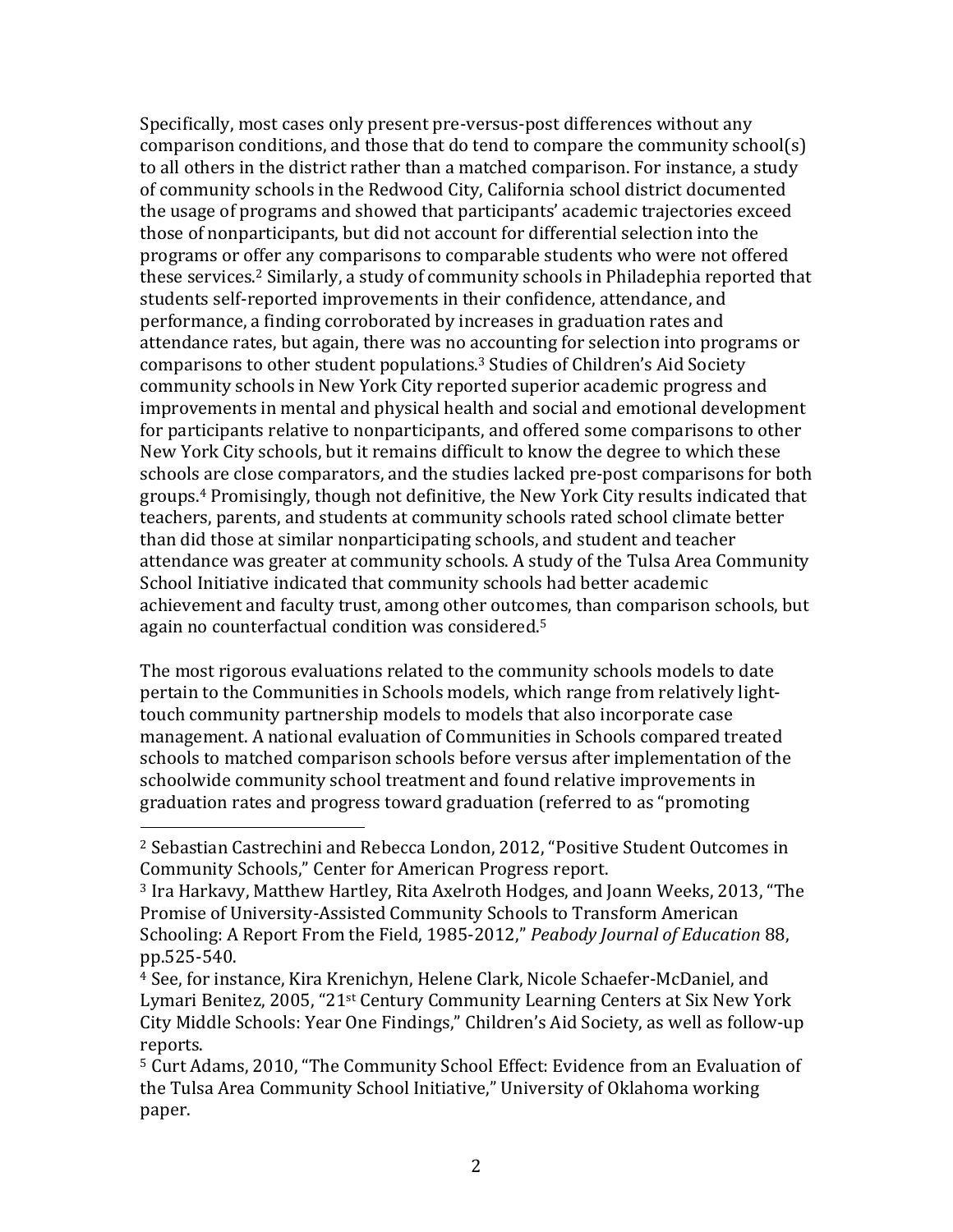power").<sup>6</sup> More recently, in 2012 Communities in Schools of Chicago brought aboard 20 new K-8 schools into its community partnership model out of 47 applicant schools deemed to be good candidates for participation. This random assignment permitted a "gold standard" evaluation of Chicago's Communities in Schools partnership model. The study documented large and sustained improvements in reading and mathematics proficiency accruing to students attending treated schools, though no lasting effects on attendance rates.<sup>7</sup> Other Communities in Schools affiliates in Jacksonville, Austin, and Wichita carried out random assignment evaluations at the individual student level and found that students case-managed by Communities in Schools affiliates experienced substantial improvements in behavior and academic performance.<sup>8</sup>

Relatedly, there have also been a number of evaluations of the Harlem Children's Zone (HCZ) in New York City. For instance, health programs associated with HCZ provided children with access to health services that were otherwise lacking.<sup>9</sup> The high-quality charter schools associated with HCZ have also been shown to have substantial positive effects on academic achievement themselves<sup>10</sup> and others have suggested that the principal academic gains accruing to HCZ students come from the schools rather than the full set of services on offer<sup>11</sup>, but of course it is not clear the degree to which these schooling factors are complementary to the work of other social, emotional, and physical health services, so it is difficult to divine what exactly about HCZ is positive academic benefits to students.

 

<sup>8</sup> ICF International, 2010, "Communities in Schools National Evaluation, Volume 4: Randomized Controlled Trial Study, Jacksonville, Florida"; ICF International, 2010, "Communities in Schools National Evaluation, Volume 5: Randomized Controlled Trial Study, Austin, Texas"; ICF International, 2010, "Communities in Schools National Evaluation, Volume 6: Randomized Controlled Trial Study, Wichita, Kansas". 

 $6$  ICF International, 2008, "Communities in Schools National Evaluation, Volume 1: School Level Report", Communities in Schools.

 $7$  David Figlio, 2015, "Experimental Evidence of the Effects of the Communities In Schools of Chicago Partnership Program on Student Achievement", Northwestern University working paper.

 $9$  See, for instance, Stephen Nicholas et al., 2005, "Addressing the Childhood Asthma Crisis in Harlem: The Harlem Children's Zone Asthma Initiative", American Journal *of Public Health* 95(2): pp. 245-249.

<sup>&</sup>lt;sup>10</sup> Will Dobbie and Roland Bryer, 2011, "Are High-Quality Schools Enough to Increase Achievement Among the Poor? Evidence from the Harlem Children's Zone", *American Economic Journal: Applied Economics* 3(3): pp. 158-187.

<sup>&</sup>lt;sup>11</sup> Grover Whitehurst and Michell Croft, 2010, "The Harlem Children's Zone, Promise Neighborhoods, and the Broader, Bolder Approach to Education", Brookings Institution report.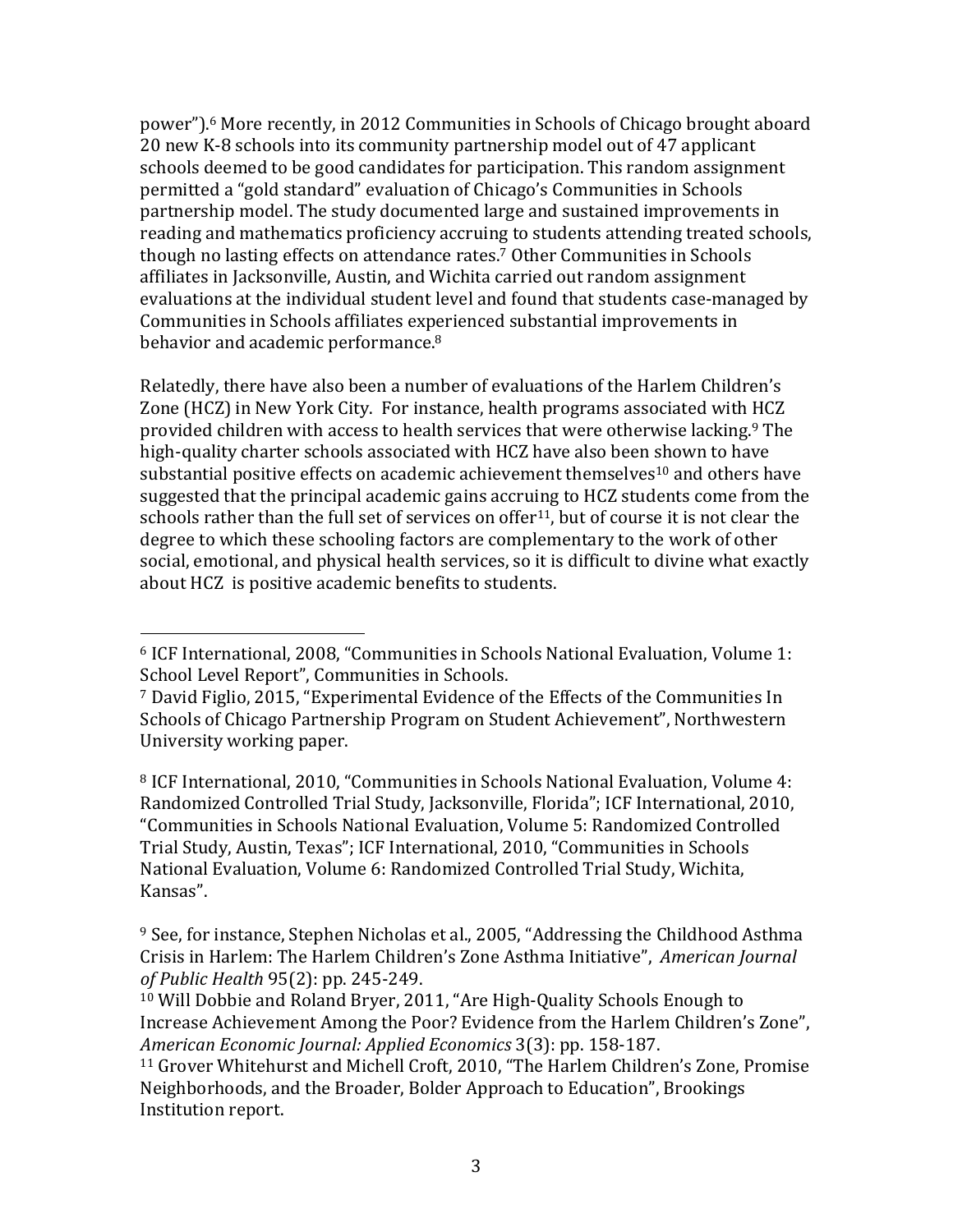Moreover, there has been considerably more study of specific components of many community schools. For example, a number of recent studies using state-of-the-art empirical methods demonstrated positive effects of school-based health centers on student academic achievement and student health and reduced rates of teen pregnancy, depending on the study.<sup>12</sup> New field experiments have shown strong positive benefits of programs aimed at promoting positive youth development on reduced rates of criminal behavior and dropouts among adolescents,<sup>13</sup> to complement a considerable extant literature on the efficacy of after-school and curriculum-embedded programs.<sup>14</sup> Programs that promote student and family engagement have been shown to mitigate the risk of dropout.<sup>15</sup>

In summary, while evaluations of community school models employing state-of-theart standards of evidence are still in shorter supply than would be desirable, the available empirical evidence regarding community schools and a number of component aspects (such as school-based health centers and programs aimed at promoting positive youth development and student and family engagement) is very favorable, and there is considerable reason for optimism.

# **Preparing for rigorous evaluation of community schools in Florida**

 

It is impossible to evaluate community schools in Florida at a rigorous level at present, because only one school (Evans Community School) is at a mature stage. In this report I present my professional impressions about how Evans Community School is currently operating as well as some aggregate data comparisons between Evans and a set of twelve statewide comparison schools.

 $12$  See, for example, Michael Lovenheim, Randall Reback, and Leigh Wedenoja, 2014, "How Does Access to Health Care Affect Teen Fertility and Dropout Rates?" Cornell University working paper; Jane Rochmes, "School-Based Health Services and Adolescents' Academic Performance: The Role of School Provision of Preventive and Physical Health Services in Educational Outcomes", Stanford University working paper; and Walker Swain, "School-Based Benefits of School-Based Health Services: Evidence from the Non-Urban Districts of Tennessee", Vanderbilt University working paper.

<sup>&</sup>lt;sup>13</sup> See, for instance, Sara Heller, Anuj Shah, Jonathan Guryan, Jens Ludwig, Sendhil Mullainathan, and Harold Pollack, 2015, "Thinking, Fast and Slow? Some Field Experiments to Reduce Crime and Dropout in Chicago", National Bureau of Economic Research working paper 21178.

<sup>&</sup>lt;sup>14</sup> See, for example, Richard Catalano, M. Lisa Berglund, Jean Ryan, Heather Longczak, and J. David Hawkins, 2004, "Positive Youth Development in the United States: Research Findings on Evaluations of Positive Youth Development Programs", *The ANNALS of the American Academy of Political and Social Science* 591 (1), pp. 98-124.

<sup>&</sup>lt;sup>15</sup> Russell Rumberger, 2011, *Dropping Out: Why Students Quit School and What Can Be Done About It?* Cambridge, MA: Harvard University Press.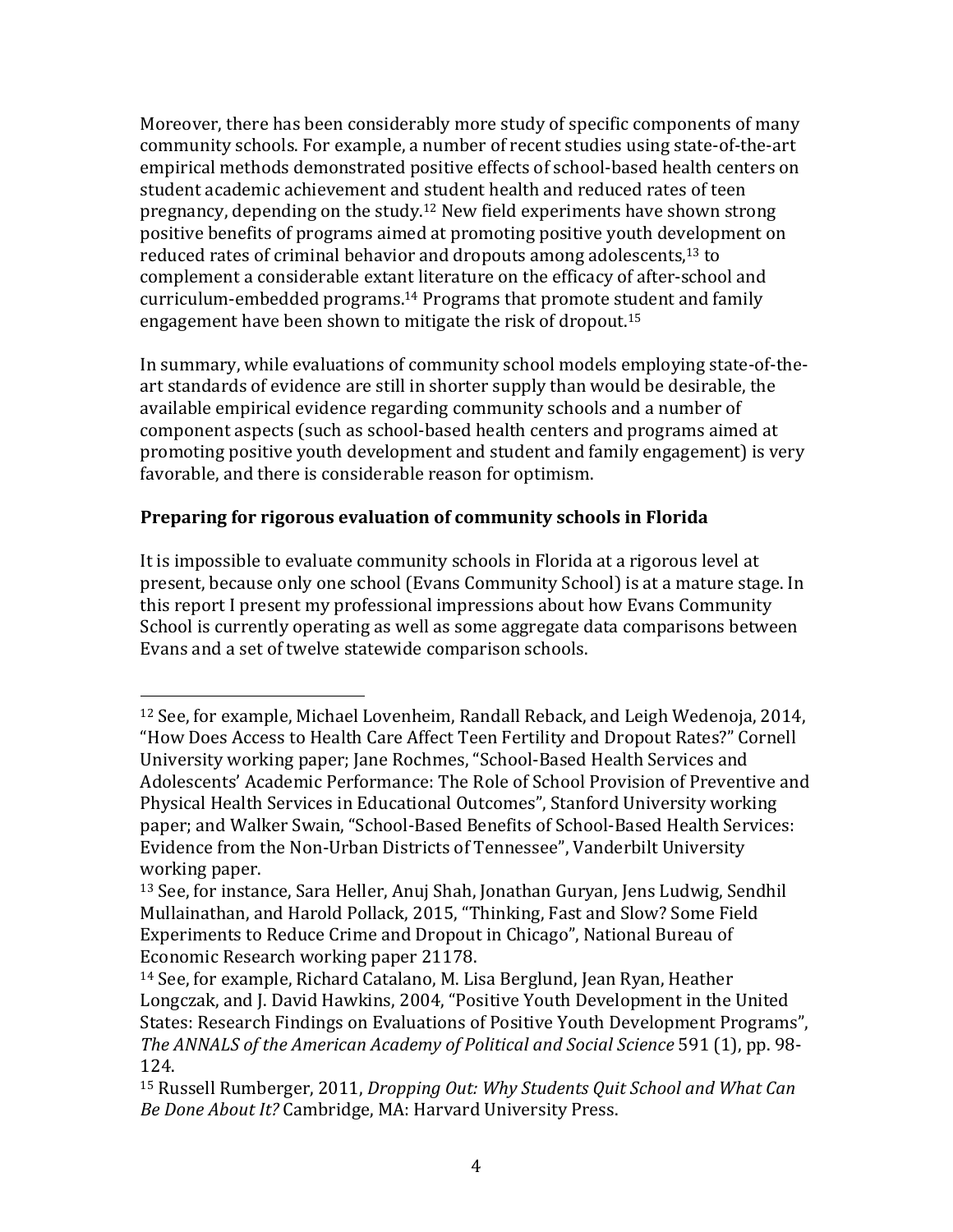I recommend that the state fund and begin preparing for a five-year evaluation of the rollout of the community school model as it is being implemented in Florida. The planned rollout of the community school model to a dozen schools will present an opportunity for a rigorous evaluation of the community school model in Florida. Specifically, because some community schools will come on line in different years than others will, it will be possible to compare outcomes of students before versus after the implementation of the community schools, taking advantage of the fact that different schools will be at different points in the implementation process at the same point in time.<sup>16</sup> This form of evaluation will allow for identifying the effects of community schools based on the timing of the implementation of the community school; a comparison of students at one school with a community school to another school that has a community school starting a couple of years later (to deal with the selection problem at the school level); and individual-level analyses that follow specific children over time before vs. after entry into the school (to deal with the selection problem at the individual level, to the extent possible).<sup>17</sup> By approximately 2021 there should be a sufficient number of community schools online in Florida to facilitate this formal model, which will be more compelling if the rollout of community schools across the state take place deliberately, such that new community schools are established at several different times, rather than all at once, or all at two points in time. Funding a thorough study, providing individual-level state-collected data, and rolling out community schools implementation in a manner that facilitates causal evaluation will maximize the likelihood that an evaluation conducted when a number of schools are mature will be very meaningful for future decision-making.

In order to maximize the efficacy of such an evaluation, it will be important for the state to collect and make available to designated researchers a wide array of data. In addition to data that will help to gauge whether students are succeeding academically (for instance, standardized test scores, graduation and dropout rates, and rates of college and career readiness), it will be very valuable to measure the degree to which students are actively engaged in their learning environments (for instance, by collecting attendance and truancy rates, as well as surveys of student connection) and whether students are physically and emotionally healthy (for instance, by collecting measures of well-being on a variety of health indices collective via health department records as well as, ideally, student surveys). It will also be desirable to gauge the degree to which community health is improving, as

 

 $16$  A good model for the recommended type of empirical analysis is presented by C. Kirabo Jackson, 2010, "A Little Now for a Lot Later: A Look at a Texas Advanced Placement Incentive Program", *Journal of Human Resources* 45 (3): pp. 591-639. In this paper, Jackson evaluates the rollout of an incentive program for students to participate in advanced placement coursework that was implemented in different Texas schools at different points in time.

 $17$  This will, however, be made somewhat more difficult to the degree to which some community schools are at the elementary level while others are at the high school level.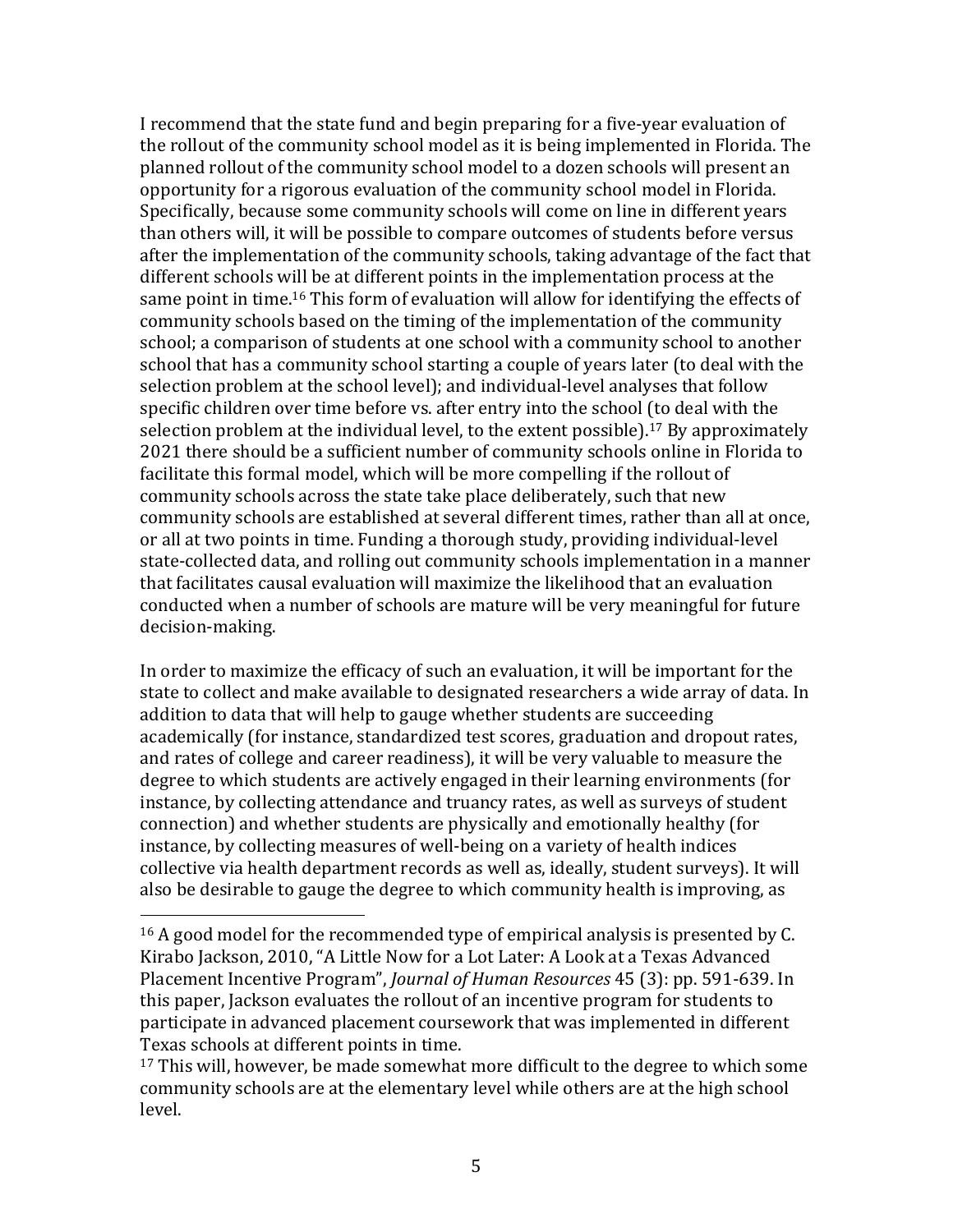well as the degree to which children are physically, emotionally, and academically ready to start school. While an evaluation based exclusively on the factors that go into school grades still has some benefit, it would miss many of the important points and possible effects of community schools, so I strongly encourage a more comprehensive evaluation than one based only on a narrow range of academic outcomes.

While a formal evaluation will not be possible for another five or six years, I encourage the state to begin the evaluation process as soon as possible. The state should begin the evaluation planning process as soon as possible both to ensure that data collection along a variety of lines is underway, as well as to provide intermediate feedback to the community schools so that they can engage in continuous improvement. Furthermore, even if not as rigorous as desirable, intermediate evaluations of data as community schools are rolling out that follow approaches such as the pre-post comparisons made in this report will provide early indications to the community schools, partner organizations, school districts, and the state about the degree to which the new community schools are succeeding and which dimensions should be investigated more closely. Collecting data along the way and carrying out purposeful and organized evaluation at intermediate states will make it more likely that community schools in Florida will be as successful as possible.

## **Preliminary comparisons of Evans High School to comparable Florida high** schools before versus after the community school introduction

While this should be considered purely descriptive evidence, and wile it will be important to conduct a more formal study such as that described in the preceding section once a sufficient number of community schools in Florida have reached maturity, it is possible to obtain some preliminary evidence about how Evans High School students are faring along some dimensions relative to outcomes observed prior to the implementation of the Evans Community School. That said, it bears repeating that a single case study is extremely difficult to evaluate. For example, Evans High School is serving a dramatically different population than it did even one decade ago, with a population that is considerably needier today than in prior years. Nonetheless, the descriptive information provided in this section will be valuable in painting a general picture about some elements of success.

In this section, I follow publicly-reported academic outcomes of students at Evans High School in the years following the implementation of the Evans Community School up through the  $2013-14$  academic year, the most recent year of data available at the time of writing, as compared with the same outcomes in the 2008-09 and 2009-10 academic vears, the vears immediately before the introduction of the Evans Community School. To provide a counterfactual condition, I make this same pre-post comparison with the twelve most similar high schools to Evans High School, as measured along two dimensions -- the historical poverty status of the students enrolled at the high school in 2009-10 and 2010-11 and the eighth grade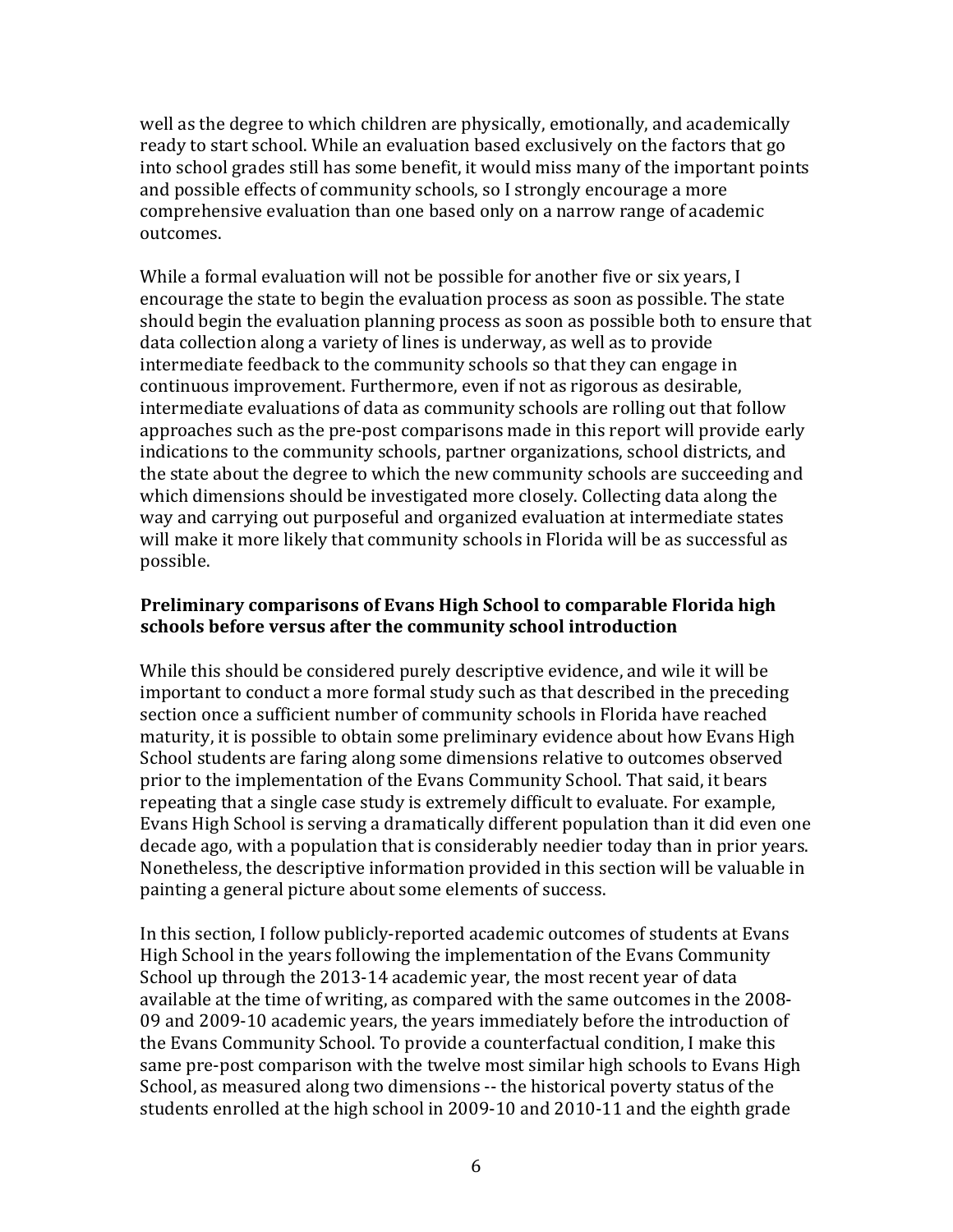FCAT scores of the students enrolled at the high school in 2009-10 and 2010-11. I used student-level microdata to identify these comparison schools, but publiclyreported data to conduct the analysis itself. I chose 2009-10 and 2010-11 as the years in question to match the schools because these are the last year prior to the implementation of the Evans community school and the first year of implementation. 

As mentioned in the preceding section, there are many possible outcomes that would be desirable to evaluate. However, only a subset of these outcomes are publicly-reported and measured for both Evans High School and the twelve comparison schools in both the pre-implementation and post-implementation periods, so this preliminary evaluation must necessarily investigate only a portion of the possible ways in which Evans Community School might be influencing student and community outcomes. Specifically, the available indicators are all measures of academic outcomes, but not physical or emotional health measures or measures of engagement, say. It will be important for the state to collect and make available down the road a broader range of outcomes measures in order to paint a more complete picture of the effects of community schools in Florida. For the purposes of the present analysis, I compare the components of the state school grades for high schools – proficiency rates in reading, math, writing and science; gains in reading and math; gains for the bottom 25 percent of the school in reading and math; acceleration participation and performance; graduation rate and at-risk graduation rate; and postsecondary readiness rates in reading and math.

With the relevant provisos, the results are quite promising: As can be seen in Table 1 at the end of this report, out of 14 indicators, Evans High School has improved relative to the comparison schools along 12 dimensions in 2013-14 (all except for at-risk graduation rate and postsecondary math readiness), relative to the two years prior to the implementation.<sup>18</sup> In the preceding year (2012-13), Evans High School had improved along 9 dimensions. Note that sometimes results jump around considerably from year to year; this is the benefit of averaging over multiple comparison schools and multiple pre-implementation years, as well as showing the results in different years. With just one community school case I do not feel comfortable gauging whether these differences are statistically significant, nor do I feel comfortable ascribing causal interpretations to these differences, but they tend to be sizeable in magnitude, and the fact that they almost all move in the same positive direction despite the fact that Evans High School is serving a comparatively disadvantaged clientele nowadays relative to the comparison schools suggests that there have been considerable generalized improvements in the outcomes

 

 $18$  One can read the first column in the table as representing the difference between 2013-14 and the average of the immediate two pre-implementation years for Evans High School, the second column as the same difference but for the average of the twelve comparison schools, and the third column as the difference in difference between Evans High School and the comparison schools, before versus after the implementation of the Evans Community School.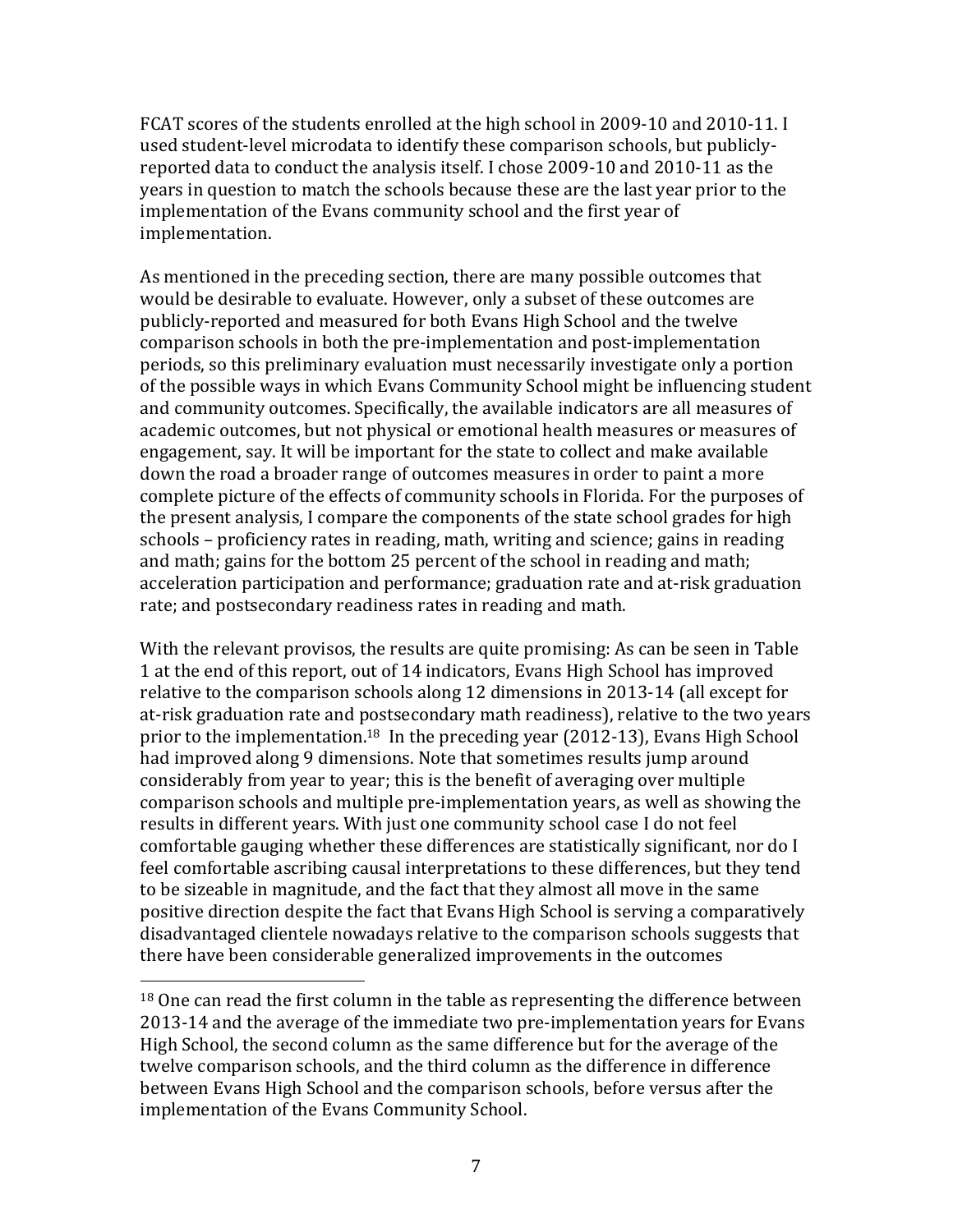incorporated in the school grades. This descriptive evidence suggests that it is quite likely that the Evans Community School has been very successful to date, a result consist with the extant literature regarding community schools, to the extent to which it exists. Given that school grades only pick up a portion of the outcomes about which we collectively care (for instance, individual and community health and sense of well-being are very important but not measured by school grades) it is reasonable to believe that the positive benefits may be stronger still, though this is necessarily speculative.

### **Professional impressions of Evans Community School efficacy based on site evaluation**

While the quantitative evidence is certainly supportive of the notion that Evans Community School has been successful in boosting academic outcomes of the students at Evans High School (subject to the provisos mentioned above), it is important to make a more thorough assessment of the community school than can be conducted with the limited available quantitative data. To this end, I conducted a full-day site visit to Evans High School on December 9, 2015. At this visit I met with school administration, members of the community school "cabinet", all of the key individuals who implement and manage the community school, and a large number of staff members. My general conclusion is that the Evans Community School is very well-functioning, sustainable, and replicable. It is noteworthy that this is the same conclusion drawn by Janice Chu-Zhu, Senior Director of National Capacity Building at the New York City Children's Aid Society, who performed a site visit in February 2015 to assess the work of the Evans Community School through a different lens.

The following briefly describes the evidence that I collected to come to this conclusion. I emphasized six specific and interrelated criteria in doing so:

(1) *A successful community school should take a whole child perspective.* Evans Community School is considering children's academic, social, health, and developmental needs in a holistic and systematic manner. Wrap-around services are very well-integrated and coordinated with one another and a full and genuine sense of partnership across all actors is apparent. The geography of the school, where academic staff and community school staff tend to be in physically distinct buildings, causes a bit of separation between academic personnel and community school personnel that might limit collaboration between instructional staff and community school staff, and, indeed, much of my concerns about the degree to which the Evans Community School can continue to improve involves the limitations imposed by space at the school. Geographical issues are also apparent with regard to the (medical and dental) health partner, physically located quite some distance from the other activity of the school. My perception is that the health partner is not quite as integrated into the whole child approach as are the other key players in the community school, as they are serving in somewhat more of a vendor role.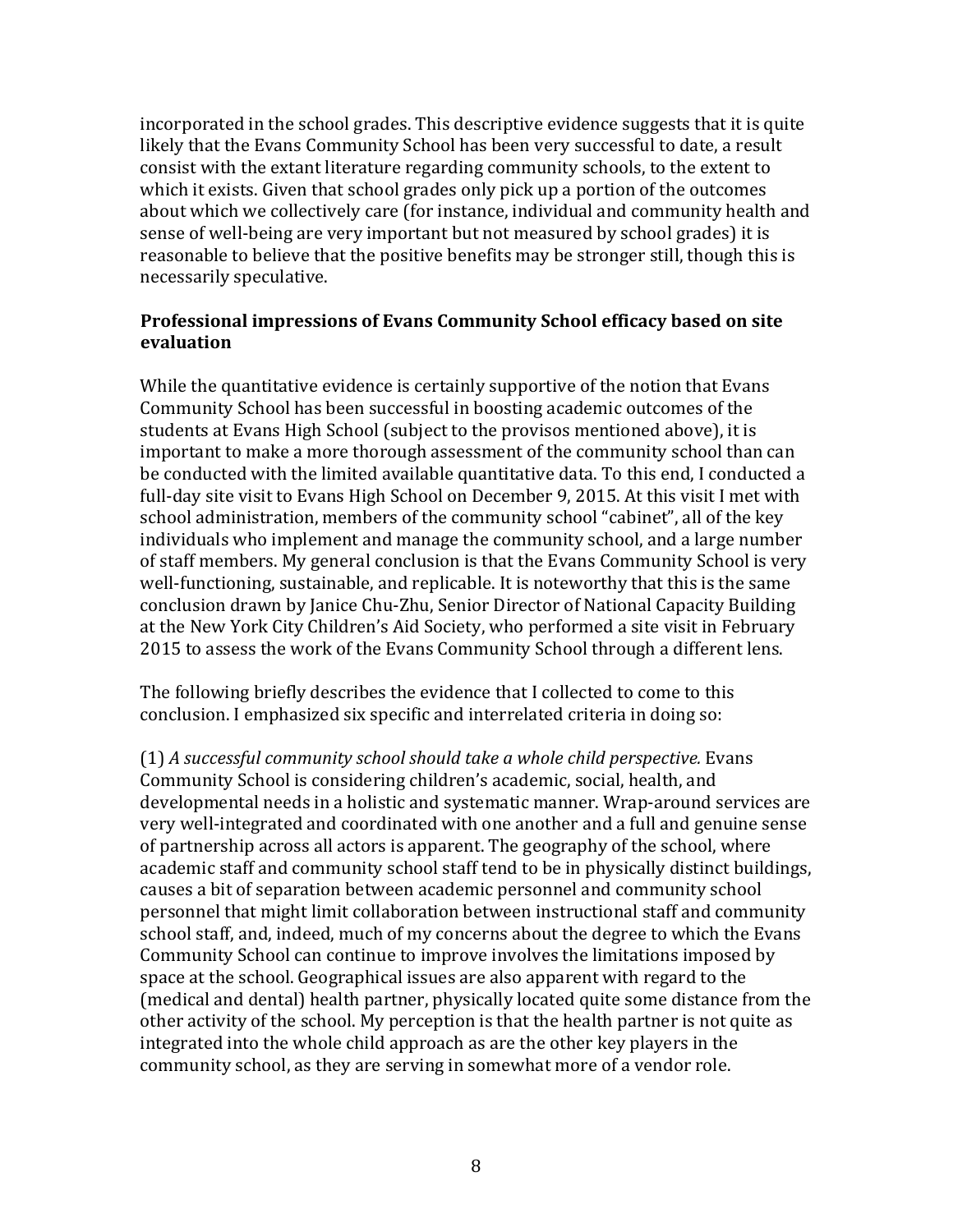(2) A successful community school should be responsive to need. Evans Community School deploys impressive efforts to meet children's physical and mental health needs; address nutritional shortcomings; support families by connecting them with employment opportunities, housing assistance, social services, and adult education opportunities; stimulate educational advancement through curricular offerings, tutoring support, and extracurricular programs; and connect students with community-based assets to help to ensure success. My impression is that the community school works extremely hard to "go the extra mile", including, for instance, building considerable capacity to serve the large and rapidly growing Haitian Creole population in the community. The strong set of partners is a clear asset of the community school. It is also clear that there exists a substantial amount of unmet need, including, for instance, in the mental health dimension. Part of this is due to financial constraints; as Evans High School has become more successful, Orange County Public Schools have considerably reduced support for the school, making it more difficult to facilitate integration between the various services offered by the community school and the high school writ large. Part of this is also due to space constraints, as there is physically not room to provide for additional services to be offered.

(3) A successful community school deploys high-quality and integrated programs and services. Evans Community School provides a substantial array of programs and services aimed at supporting the whole child and family. Particularly impressive among these services, in my opinion, are the mental health and counseling opportunities; the state-of-the-art health care facility (though, as mentioned above, the location proximate to the school provides substantial benefits but its physical distance from the activity of the school could be somewhat problematic); the freshman success program; the recruitment of University of Central Florida students to serve as mentors; the range of after-school programs available; and the parent resource center. I was also very impressed with the apparently seamless coordination between various dimensions of services, as well as the beginnings of working together with feeder schools to even more successfully prepare students for high school. It is clear that the community school leadership team has a strong game plan for making this happen, and they have accomplished quite a bit in the period of time thusfar.

(4) A successful community school is heavily engaged with families and the *community*. Evans Community School is clearly both serving the community as well as being served by the community. A number of community partners and volunteers support the school's activities, and there are a variety of ways in which the school offers support to community members, both families of students as well as others in the community. Visiting the parent engagement center was a particular highlight for me, as the community school team are clearly aiming to serve parents where they are, with an emphasis on creating and nurturing relationships; while the community school staff recognizes that they have a long way to go in this challenging domain,  $I$ am quite sanguine about the prospects for success. Likewise, there exists a strong and vibrant community network, and there exist regular monthly meetings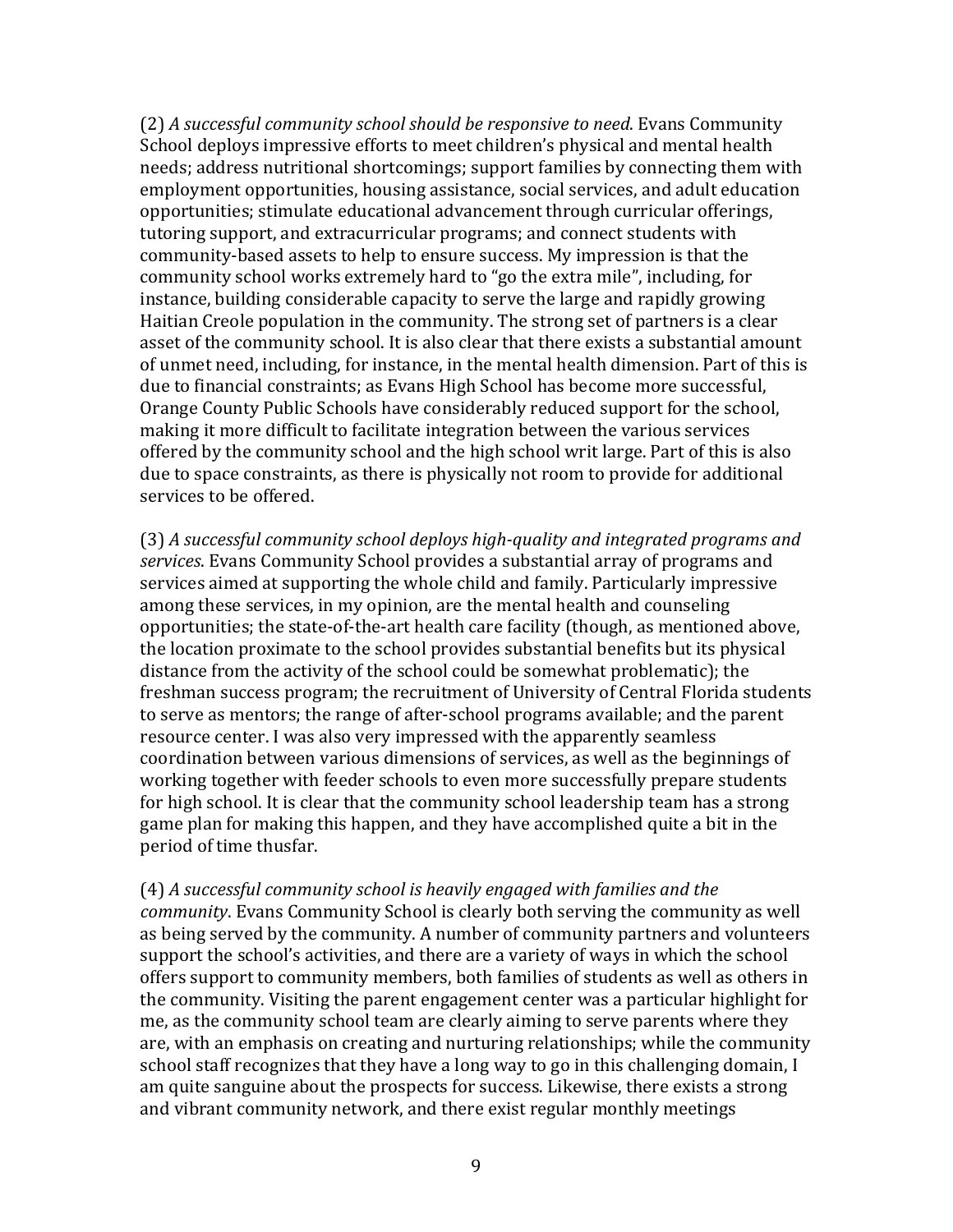involving key community stakeholders, including faith-based leaders, alumni, representatives from feeder patterns, public servants, and others in the Pine Hills community. I could not ascertain the degree to which family members offer additional programmatic elements, aside from volunteering opportunities.

(5) A successful community school has a transparent governance structure with *opportunities for continuous improvement and empowered leadership.* I was particularly impressed with the governance structure of Evans Community School and think of this as a model for expansion to other locations. The community school has developed a sensible and sustainable governance model with a cabinet comprised of high-ranking officials from all of the key partner organizations that meets every other month, together with teams representing each organization that meet regularly (weekly or biweekly) regarding operations, communications, and data. Regular monthly meetings involve key community stakeholders (including faith-based leaders, alumni, representatives from feeder patterns, public servants, and others in the Pine Hills community) and a student council meets biweekly. The core staff and leadership of the community school have a clear degree of cohesion and interact effectively with school administration and the leadership of the relevant key organizations.

The governance model adopted by the community school helps to facilitate thoughtful self-evaluation. The cabinet has established a data committee that meets regularly and they are currently developing assessment tools. It is evident that quantitative and qualitative information feeds back to promote improved decisionmaking and service delivery.

Furthermore, the management of the community school is clearly outstanding, with strong rapport with staff, community members, organizational leaders, and school leaders. The staffing of the community school was clearly chosen with care and great insight. In addition to the remarkable talents of the community school director, Jarvis Wheeler, another particular strength of Evans Community School is the presence of a district senior administrator who is deployed to serve as the liaison between regular school activities, community school activities, and the school district. This is a position that I believe helps to ensure the success of the community school, and pains should be taken to have a similar liaison position, staffed by a similarly-experienced professional, in other community school implementations in Florida.

One concern that I have is that the staff appear to be working extremely hard, and burnout and turnover are potential worries. The management of the community school is aware of this issue, and has been working with individual staff members to ensure that multiple staff members can support one another, thereby facilitating somewhat more flexible work hours. Cross-training of leadership helps to ensure continuity. Nonetheless, some additional staffing and space support would go a long way to helping the community school fully achieve its potential.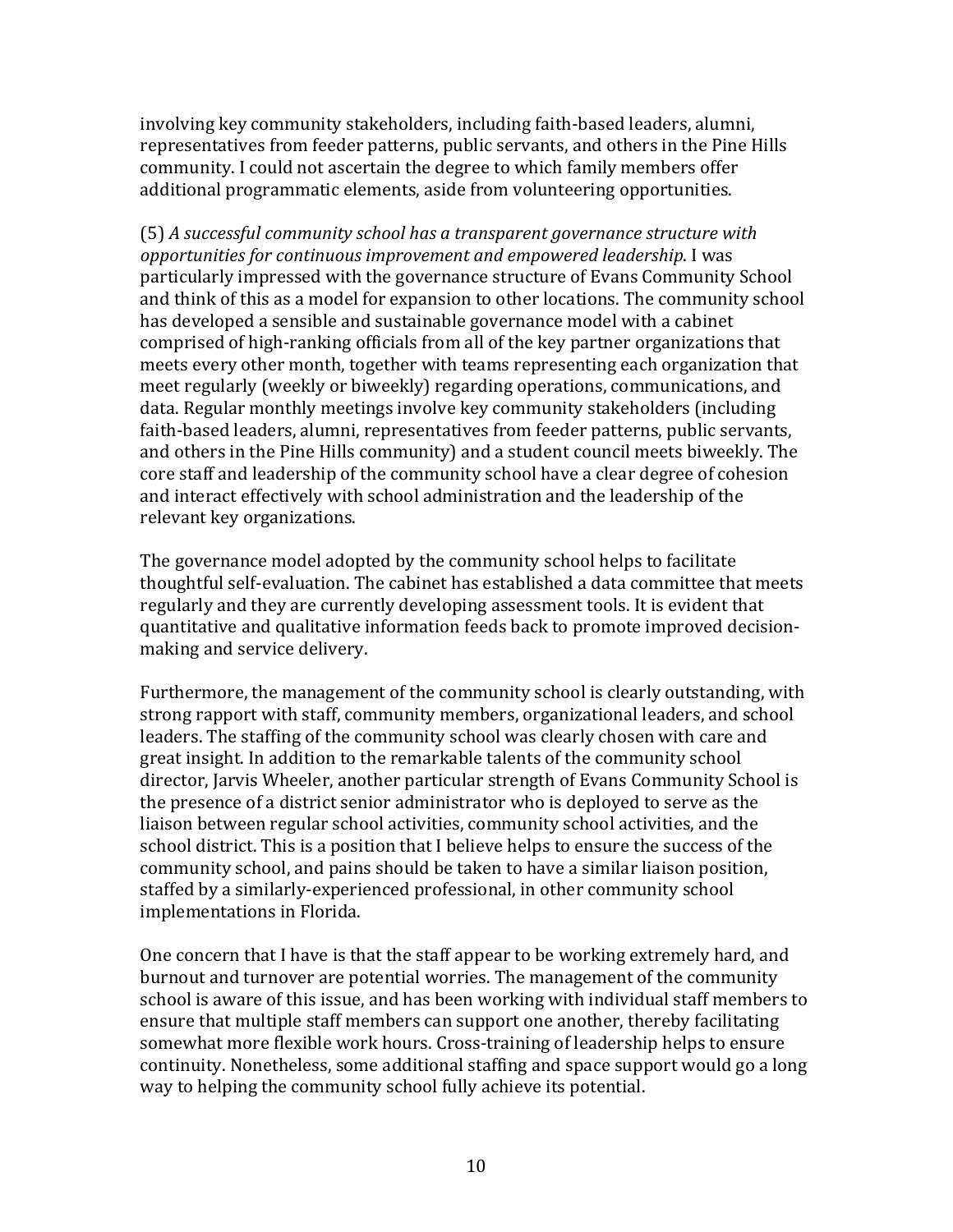(6) *A* successful community school is sustainable in the long term. Evans Community School is bolstered by long-term commitments from all key organizational partners. I view this degree of commitment and sustained investment as important for trustbuilding. The school leadership and organizational partners are in the process of implementing institutional arrangements that will ensure continuity of collaboration and service delivery as organizational personnel change. Likewise, community school leadership is set up to develop future operational leaders. Space constraints hamper the community school's ability to fully serve students and their families; a repeated refrain from the community school side is that the principal limiting factor is space, even more than financial resources.

However, I am also concerned about the fact that, as Evans High School has sustained higher school grades than was experienced before the community school was established, Orange County Public Schools have significantly reduced the number of support staff positions the district is providing to the school. I worry that the reduced capacity of school personnel may impede the efficacy of the community school moving forward. One key lesson from this point is that I suspect that community schools are more likely to be successful to the degree to which the school district is fully committed to the prospect.

In summary, with the exception of my concerns about space, reduced school district funding to Evans High School, and potential for staff burnout, the Evans Community School is functioning at a very high and sustainable level that is consistent with the very positive, though only suggestive and not causal, quantitative evidence observed. All indications suggest that this model would be very successful if imported to other school settings in Florida so long as comparable degrees of school and organizational buy-in and long-term commitments are secured and sufficient funding is allocated such that a community school akin to that operating at Evans High School can be implemented.

### **Conclusion**

While we are still a number of years away from it being possible to evaluate the implementation of community schools in Florida in the rigorous manner that would be most desirable, there are many reasons to be optimistic about the prospects for other community schools in the state of Florida. A formal causal evaluation of Evans Community School's successes is impossible, but all of the suggestive signs point toward considerable success. The limited number of available quantitative indicators suggest that the community school is likely substantially boosting academic success of students drawn from a very needy population; these findings are consistent with the limited existing empirical literature on community school performance. These quantitative indicators are corroborated by my professional impressions drawn from an extensive day-long site visit to Evans Community School that allowed me to gauge firsthand the likelihood that academic successes are coupled with social, emotional, and physical health successes that are currently not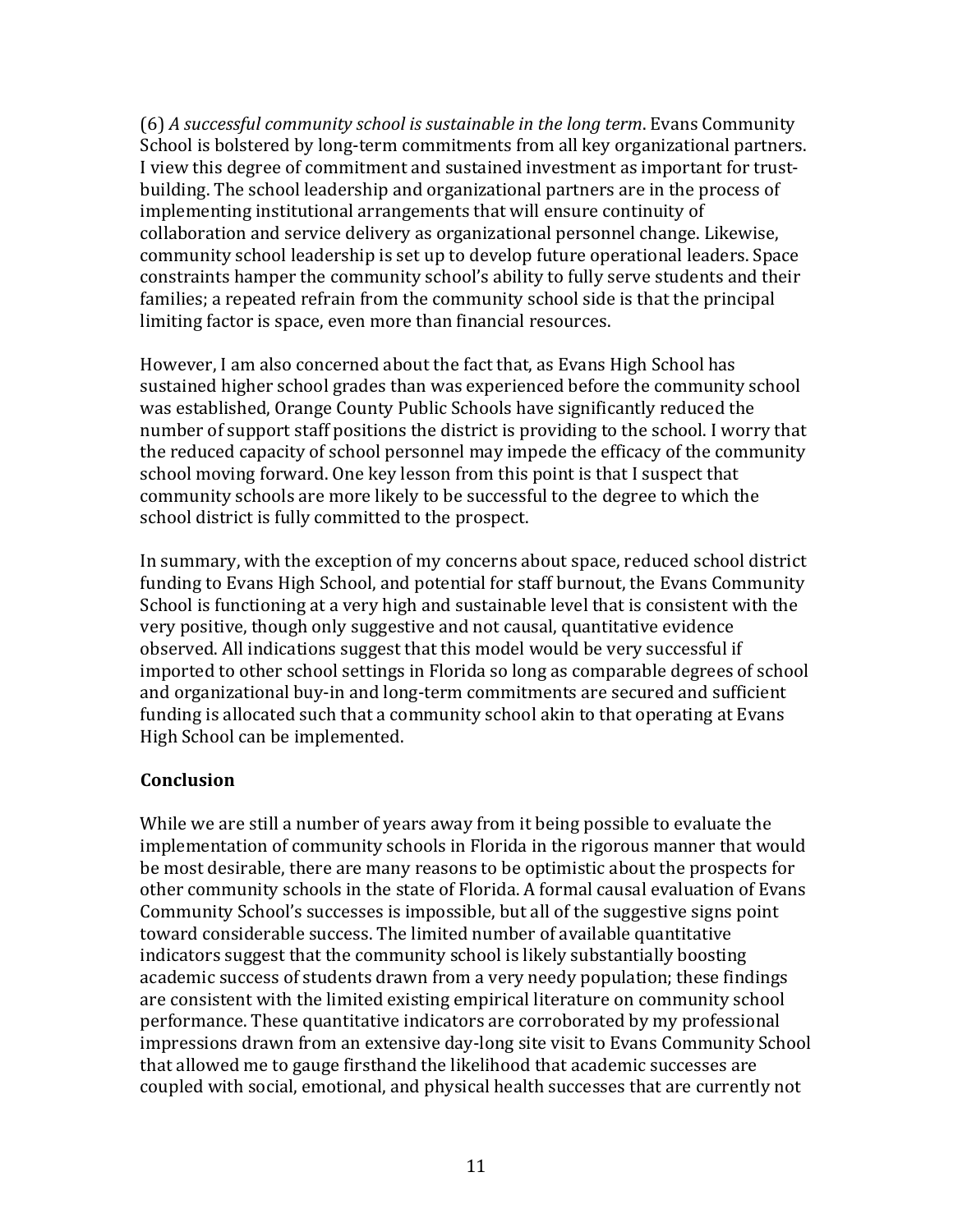measurable in a comparative framework, at least not with accessible data to which I am aware.

The governance and staffing structures, as well as the deep degree of collaboration and commitment by the partner organizations and the intellectual and managerial leadership of the University of Central Florida team are surely extremely important elements of the success of the Evans Community School. Having conducted my site visit, met with key personnel from a variety of organizations, reviewed the relevant materials, and carried out my review of the available quantitative data, **my professional judgment is that the Evans Community School model is one that is likely to yield considerable successes in other locations in Florida.** I believe that a gradual rollout of additional community schools, under the guidance and certification of the University of Central Florida team and its partner organizations, and with mechanisms put in place for formal evaluation in the medium-run and data collection and less formal evaluation in the intermediate period, is **highly warranted given all available information.**